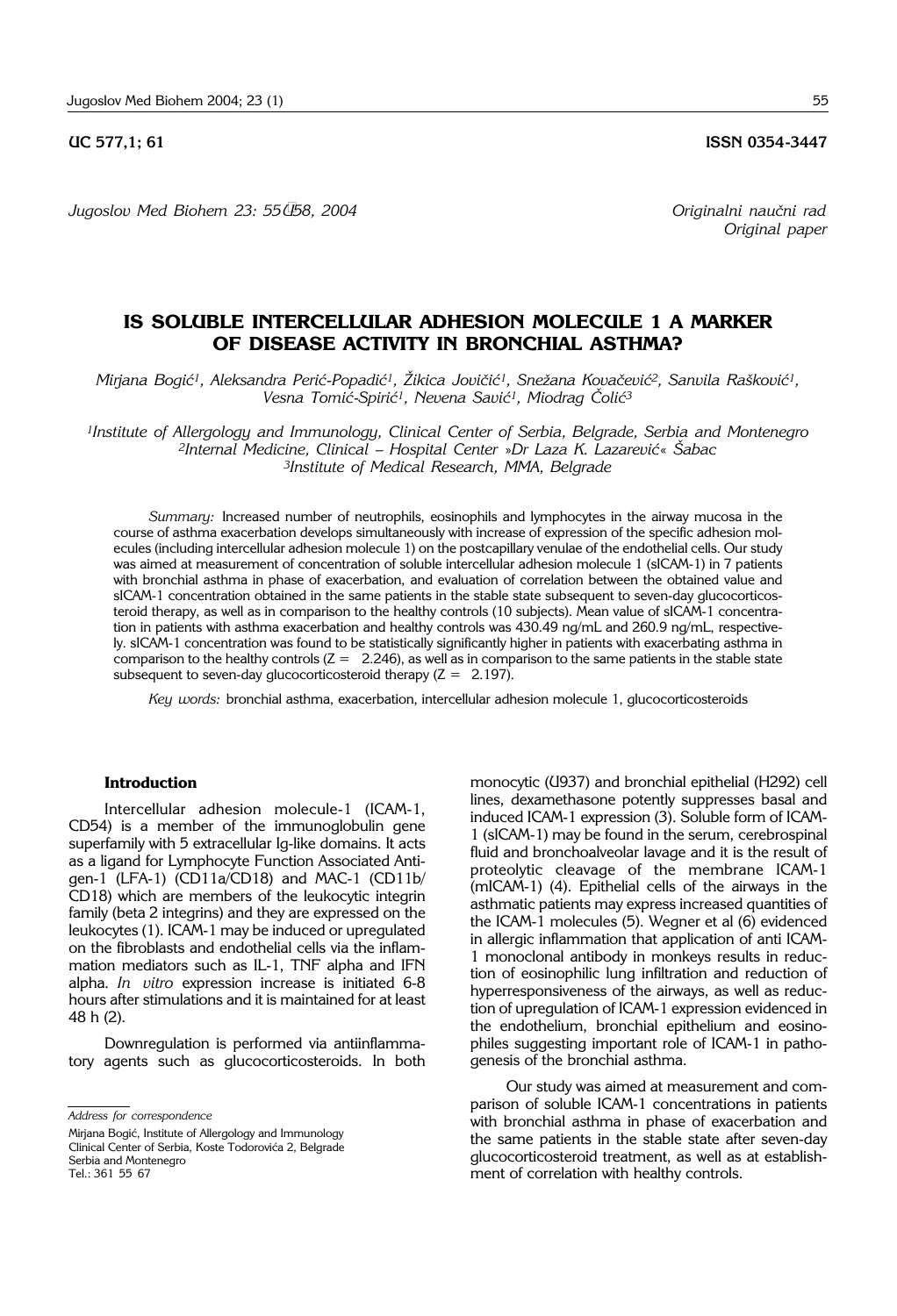#### **Material and Methods**

Our study included seven patients with bronchial asthma diagnosed based on guidelines for diagnosis and treatment of asthma proposed by the International Expert Group with the National Heart, Lung and Blood Institute of Health, Bethesda, from May 1997, revised 2002 (7). Metacholine and/or Ventolin tests were positive in all the patients. All the patients underwent physical and medical examinations and their lung function was measured before blood sampling using the apparatus Autospir Discom-14 Chest Corporation Tokyo, Japan.

sICAM-1 was measured in blood samples obtained by puncture of the cubital vain using Vacutainer without EDTA addition. The sample was allowed to stand at room temperature for 60 120 minutes to be coagulated. The sample is thereafter centrifuged at 1300 g for 10 minutes at room temperature. Separated serum was stored till analysis at  $20^{\circ}$ C.

Measurement of sICAM-1 serum concentration was performed using ELISA method (8). We used the commercial Parameter human sICAM-1 immunoassay (ELISA, R&D Systems Inc., Mineapolis, USA ). Serum concentration of the sICAM-1 is expressed in ng/mL. Lower detection border of serum sICAM-1 was 0.35 ng/mL (the method according to Parameter human sICAM-1 immunoassay).

In 7 patients, averagely aged 46 years, in phase of asthma exacerbation diagnosed based on the symptoms and signs of the disease, degree of airway obstruction measured using FEV1 at the time of testing, sICAM-1 concentration was measured. After seven-day therapy based on inhalation glucocorticosteroids, beta-2 agonists, oral prednisone in dose of 30 mg/day, blood samples were repeatedly obtained and sICAM-1 concentrations were determined.

The control group included 10 healthy subjects averagely aged 37 years without any history of allergy, asthma, allergic rhinitis, atopic dermatitis or any other significant disease.

### *Statistics*

Statistical analysis was performed using EPI INFO ver. 10 program package. Statistical differences were calculated according to non-parametric Mann-Whitney test. Correlations between different parameters were determined based on Spearman's rank correlation coefficient calculations (8, 9).

## **Results**

Our group of healthy controls (without any history of allergy, asthma, allergic rhinitis, atopic dermatitis or any other significant disease) had mean sICAM-1 value of 226.64 ng/mL, which was consistent with the manufacturer's reference values  $(115\ 306\ \mu q/mL)$ . Mean value of sICAM-1 concentration in patients with exacerbating asthma (N=7) was 430.4 ng/mL. Correlation coefficient of sICAM-1 concentrations between groups of healthy controls and patients with asthma exacerbation was  $Z = 2.246 \text{ p} < 0.05$ , indicating presence of statistically significant difference in sICAM-1 concentrations between the groups of subjects, i.e., sICAM-1 concentration was significantly higher in asthma patients with asthma exacerbation in comparison to healthy controls.

Mean sICAM-1 concentration after seven-day glucocorticosteroid therapy applied in the same subjects (asthmatic patients) was 352.30 ng/mL. Correlation coefficient of sICAM-1 concentrations between asthmatic patients in stable state (after therapy) and healthy controls was  $Z = 2.051$  p < 0.05, indicating presence of statistically significant difference between the groups, i.e., sICAM-1 concentration was significantly higher in stable-state asthmatics in comparison to the healthy controls.

Correlation coefficient of sICAM-1 concentration between the groups before and after the therapy was Z  $2.197$  p < 0.05, indicating presence of statistically significant difference in sICAM-1 concentrations before and after the therapy, i.e., in phase of disease exacerbation, sICAM-1 concentration values were significantly higher in patients with disease exacerbation in comparison to the same patients in the stable state (*Table I*).

| $slCAM-1$ ( $nq/mL$ )        |        |        |
|------------------------------|--------|--------|
| $n=7$                        | before | after  |
| Mean                         | 430.4  | 352.3  |
| <b>SD</b>                    | 232.84 | 188.92 |
| Med                          | 355.17 | 299.23 |
| Min                          | 246.74 | 198.47 |
| Max                          | 930.65 | 754.21 |
| $Z = 2.197 \text{ p} < 0.05$ |        |        |

Table I. Mean sICAM-1 concentrations in patients with bronchial asthma in exacerbation, before and after glucocorticoid therapy

### **Discussion**

The mechanisms of asthma-associated airway inflammation include the cascade of events ultimately resulting in accumulation of inflammatory cells from circulation participating in upregulation of the endothelial adhesion molecules, including ICAM-1, as well as in reciprocal expression of their ligands on the leukocytes (Global initiative for asthma, 1997). Our study was aimed at measurement and comparison of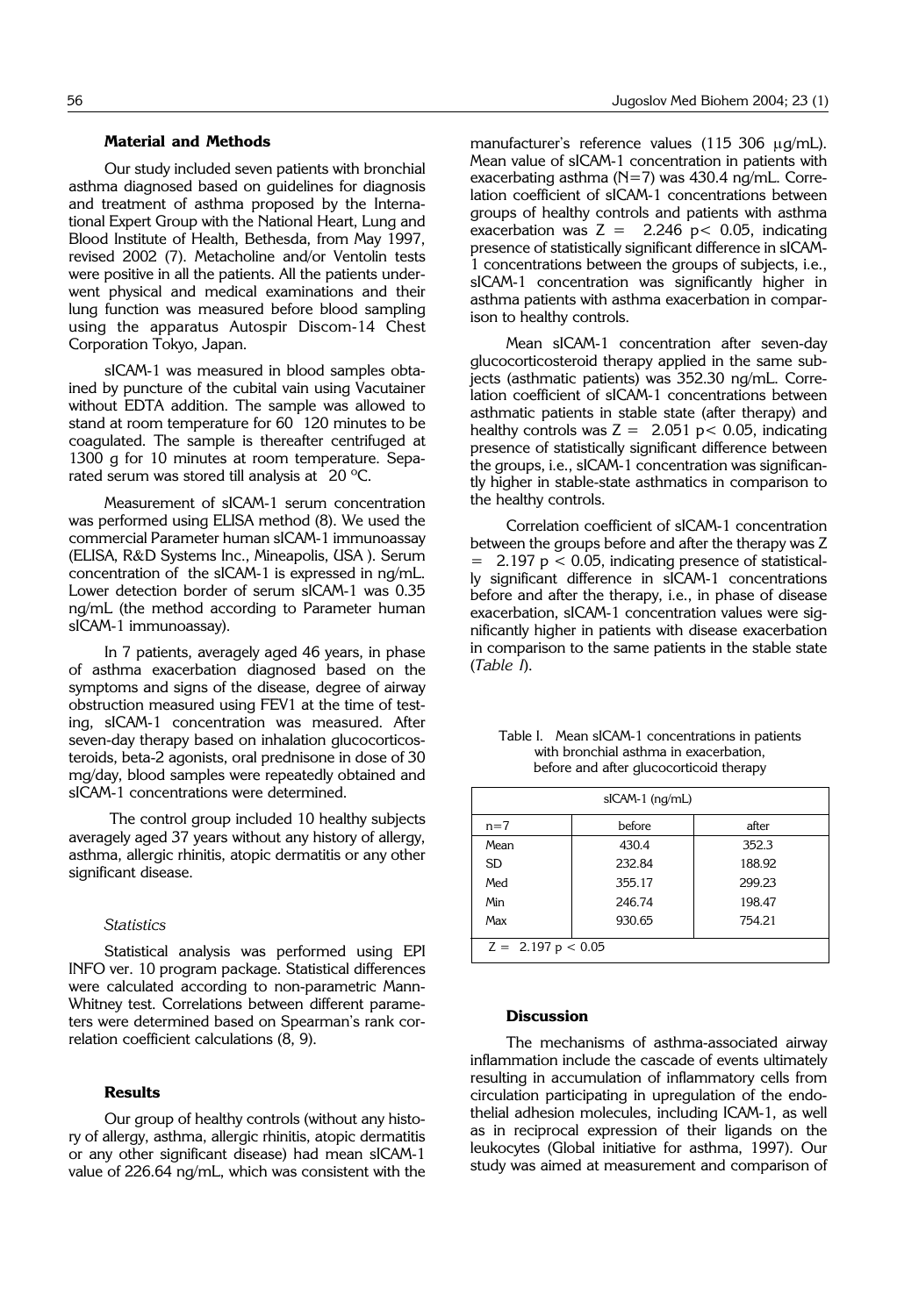ICAM-1 concentrations in healthy controls and patients with bronchial asthma in phase of exacerbation and in stable state, as well as at establishment of correlation between sICAM-1 concentrations in the same group of patients with asthma exacerbation and in stable state seven days after glucocorticosteroid therapy administration.

Mean value of sICAM-1 concentration in our group with bronchial asthma in phase of exacerbation was 430.4 ng/mL, in stable state 352.30 ng/mL, while in healthy controls it was 226.64 ng/mL. Shiota et al (10, 11) evidenced mean value of sICAM-1 concentration in healthy volunteers of 260.9 ng/mL, which was somewhat higher in comparison to the mean value of sICAM-1 concentration evidenced in our controls. The difference in number of healthy controls (10 vs. 39) may have contributed to this inconsistence.

Analysis of sICAM-1 concentration correlation between the groups with asthma exacerbation and healthy controls evidenced correlation coefficient of Z 2.246  $p < 0.05$  indicating presence of statistically significant correlation between ICAM-1 values, i.e., that the patients with asthma in phase of exacerbation had higher sICAM-1 serum concentrations in comparison to healthy controls. Our results are consistent with the data published in the reference literature evidencing that adult patients with asthma exacerbation (in the course of the acute attack) had higher sICAM-1 concentrations in comparison to the healthy controls  $(10 \t14)$ . Tang et al  $(15)$  also reported in their study that asthmatic children in the phase of exacerbation and rhinitis also had higher sICAM-1 serum concentrations in comparison to the healthy controls. Data indicating higher sICAM-1 concentrations in stable-state patients with asthma in comparison to those

measured in healthy controls were also consistent with data from the reference literature (16). These results clearly indicated the role of the adhesion molecule ICAM-1 in pathogenesis of bronchial asthma, particularly as a disease activity (exacerbation) marker.

Out of 7 patients with asthma exacerbation, three were atopic and four non-atopic. Severe asthma was diagnosed in 2 patients, while moderately severe one in phase of exacerbation in 5 patients. Mean value of sICAM-1 concentration, before introduction of the therapy, was 430.49 ng/mL to be reduced to 352.30 ng/mL after 7-day therapy. Only in one of the patients, sICAM-1 concentration value was mildly higher after 7 day therapy (355 ng/mL vs. 362 ng/mL). Application of a non-parametric test (Wilcox's rank test), evidenced correlation coefficient of  $Z = 2.197$  p < 0.05 indicating presence of statistically significant difference between sICAM-1 concentrations before and after therapy, i.e., that the same patients has statistically significantly higher sICAM-1 concentrations in phase of exacerbation of bronchial asthma in comparison to those evidenced in the stable state (remission). The later was one of the most important observations consistent with data reported by the Japanese authors (10, 16, 17), which pointed out to the significance of application of inflammation mediators and markers in monitoring of the therapy as well as that sICAM-1 concentration level may be modulated by glucocorticosteroid therapy (3).

Finally, the results obtained in our study led to conclusion that seven-day glucocorticosteroid therapy results statistically significant reduction of sICAM-1 concentrations in patients with bronchial asthma, as well as that sICAM-1 is an obvious marker of activity in bronchial asthma patients.

## DA LI JE SOLUBILNI INTERCELULARNI ADHEZIVNI MOLEKUL 1 MARKER AKTIVNOSTI BOLESTI KOD BRONHIJALNE ASTME?

Mirjana Bogić<sup>1</sup>, Aleksandra Perić-Popadić<sup>1</sup>, Žikica Jovičić<sup>1</sup>, Snežana Kovačević<sup>2</sup>, Sanvila Rašković<sup>1</sup>, Vesna Tomić-Spirić<sup>1</sup>, Nevena Savić<sup>1</sup>, Miodrag Čolić<sup>3</sup>

<sup>1</sup> Institut za alergologiju i imunologiju, Klinički centar Srbije, Beograd *2Interna medicina, Klini~ko*-*bolni~ki Centar* »*Dr Laza K. Lazarevi}*« *[abac 3Institut za medicinska istra`ivanja VMA, Beograd*

*Kratak sadržaj:* Povećan broj neutrofila, eozinofila i limfocita u mukozi disajnih puteva za vreme pogoršanja astme događa se paralelno sa povećanjem ekspresije specifičnih adhezivnih molekula (među kojima je i intercelularni adhezivni molekul 1) na postakapilarnim venulama endotelnih }elija. Cilj ovog rada je bio da se izmeri koncentracija solubilnog intercelularnog adhezivnog molekula 1 (sICAM-1) kod 7 bolesnika sa bronhijalnom astmom u pogor{anju i korelira dobijena vrednost s koncentracijom sICAM-1 kod istih bolesnika u stabilnom stanju nakon sedmodnevne terapije glukokortikosteroidima, kao i u odnosu na zdrave osobe (10 ispitanika). Srednja koncentracija sICAM-1 u bolesnika s pogoršanjem astme iznosila je 430,49 ng/mL, a u zdravih ispitanika 260,9 ng/mL. Bolesnici sa astmom u pogoršanju imali su statistički značajno veću koncentraciju sICAM-1 u odnosu na zdravu kontrolu (Z = '2,246), kao i u odnosu na iste bolesnike u stabilnom stanju nakon sedmodnevne upotrebe glukokortikosteroidne terapije  $(Z = 2,197)$ .

Ključne reči: bronhijalna astma, pogoršanje, intercelularni adhezivni molekul 1, glukokortikosteroidi